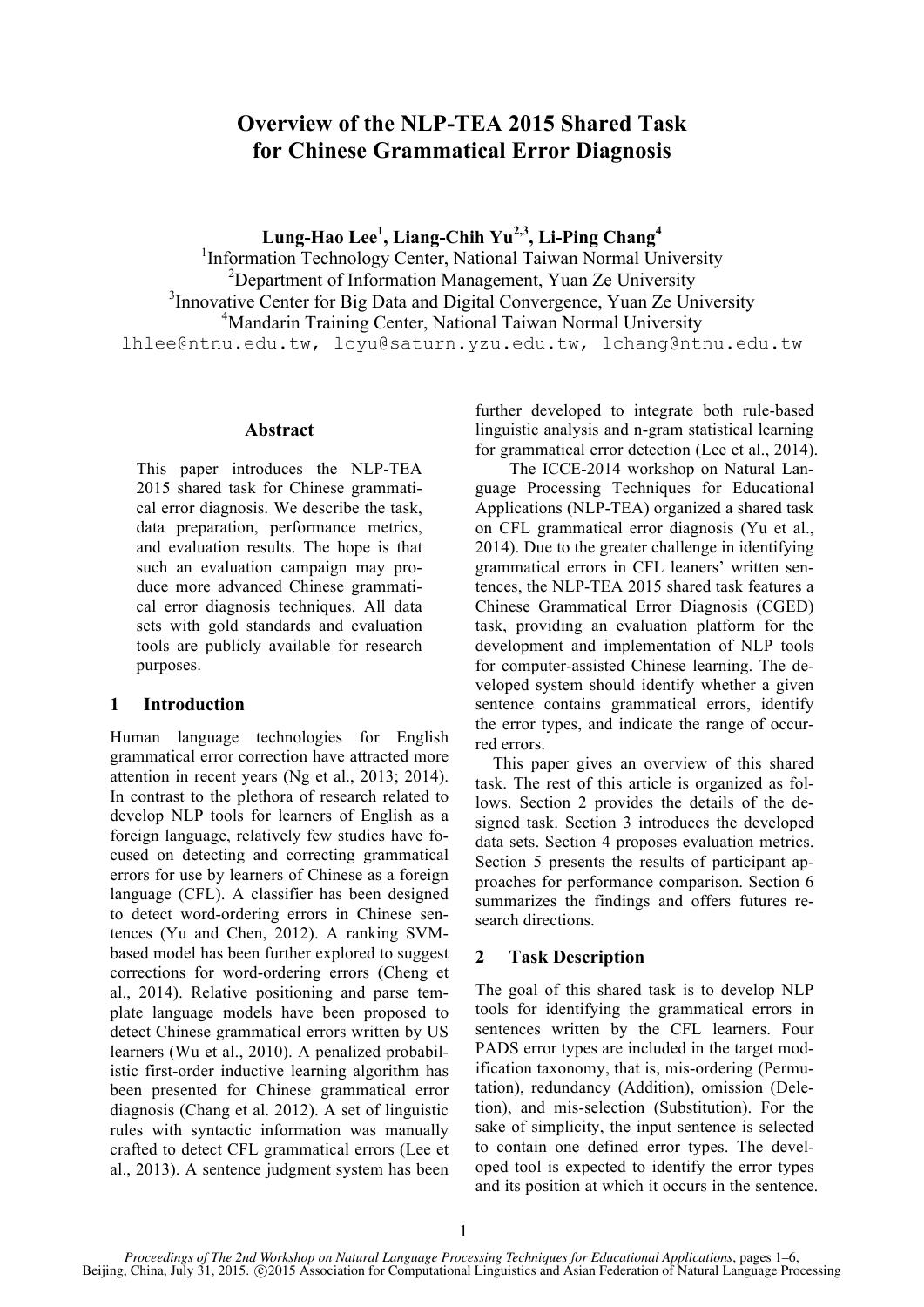The input instance is given a unique sentence number *sid*. If the inputs contain no grammatical errors, the tool should return "sid, correct". If an input sentence contains a grammatical error, the output format should be a quadruple of "sid, start off, end off, error type", where "start off" and "end\_off" respectively denote the characters at which the grammatical error starts and ends, where each character or punctuation mark occupies 1 space for counting positions. "Error\_type" represents one defined error type in terms of "Redundant," "Missing," "Selection," and "Disorder". Examples are shown as follows.

Example 1

Input: (sid=B2-0080) 他是我的以前的室友 Output: B2-0080, 4, 4, Redundant

Example 2 Input: (sid=A2-0017) 那電影是機器人的故事 Output: A2-0017, 2, 2, Missing

Example 3

Input: (sid=A2-0017) 那部電影是機器人的故事 Output: A2-0017, correct

Example 4

Input: (sid=B1-1193) 吳先生是修理腳踏車的拿手 Output: B1-1193, 11, 12, Selection

Example 5

Input: (sid=B2-2292) 所以我不會讓 失望她 Output: B2-2292, 7, 9, Disorder

The character "的" is a redundant character in Ex. 1. There is a missing character between "那" and "電影" in Ex. 2, and a missed character "部" is shown in the correct sentence in Ex. 3. In Ex. 4, "拿手" is a wrong word. One of correct words may be "好手". "失望她" is a word ordering error in Ex. 5. The correct order should be "她失 望".

## **3 Data Preparation**

The learner corpus used in our task was collected from the essay section of the computer-based Test of Chinese as a Foreign Language (TOCFL), administered in Taiwan. Native Chinese speakers were trained to manually annotate grammatical errors and provide corrections corresponding to each error. The essays were then split into three sets as follows.

(1) Training Set: This set included 2,205 selected sentences with annotated grammatical errors and their corresponding corrections. Each sentence is represented in SGML format as shown in Fig. 1. Error types were categorized as redundant (430 instances), missing (620), selection (849), and disorder (306). All sentences in this set were collected to use for training the grammatical diagnostic tools.

| <doc></doc>                               |
|-------------------------------------------|
| <sentence id="B1-1120"></sentence>        |
| 我的中文進步了非常快                                |
| $<$ /SENTENCE>                            |
| $\leq$ MISTAKE start off="7" end off="7"> |
| $<$ TYPE $>$                              |
| Selection                                 |
| $\langle$ TYPE>                           |
| $\leq$ CORRECTION>                        |
| 我的中文谁步得非常快                                |
| $\langle$ CORRECTION>                     |
| $<$ /MISTAKE>                             |
| $\langle$ DOC>                            |
|                                           |

Figure 1. An sentence denoted in SGML format

(2) Dryrun Set: A total of 55 sentences were distributed to participants to allow them familiarize themselves with the final testing process. Each participant was allowed to submit several runs generated using different models with different parameter settings of their developed tools. In addition, to ensure the submitted results could be correctly evaluated, participants were allowed to fine-tune their developed models in the dryrun phase. The purpose of dryrun is to validate the submitted output format only, and no dryrun outcomes were considered in the official evaluation

(3) Test Set: This set consists of 1,000 testing sentences. Half of these sentences contained no grammatical errors, while the other half included a single defined grammatical error: redundant (132 instances), missing (126), selection (110), and disorder (132). The evaluation was conducted as an open test. In addition to the data sets provided, registered research teams were allowed to employ any linguistic and computational resources to identify the grammatical errors.

## **4 Performance Metrics**

Table 1 shows the confusion matrix used for performance evaluation. In the matrix, TP (True Positive) is the number of sentences with grammatical errors that are correctly identified by the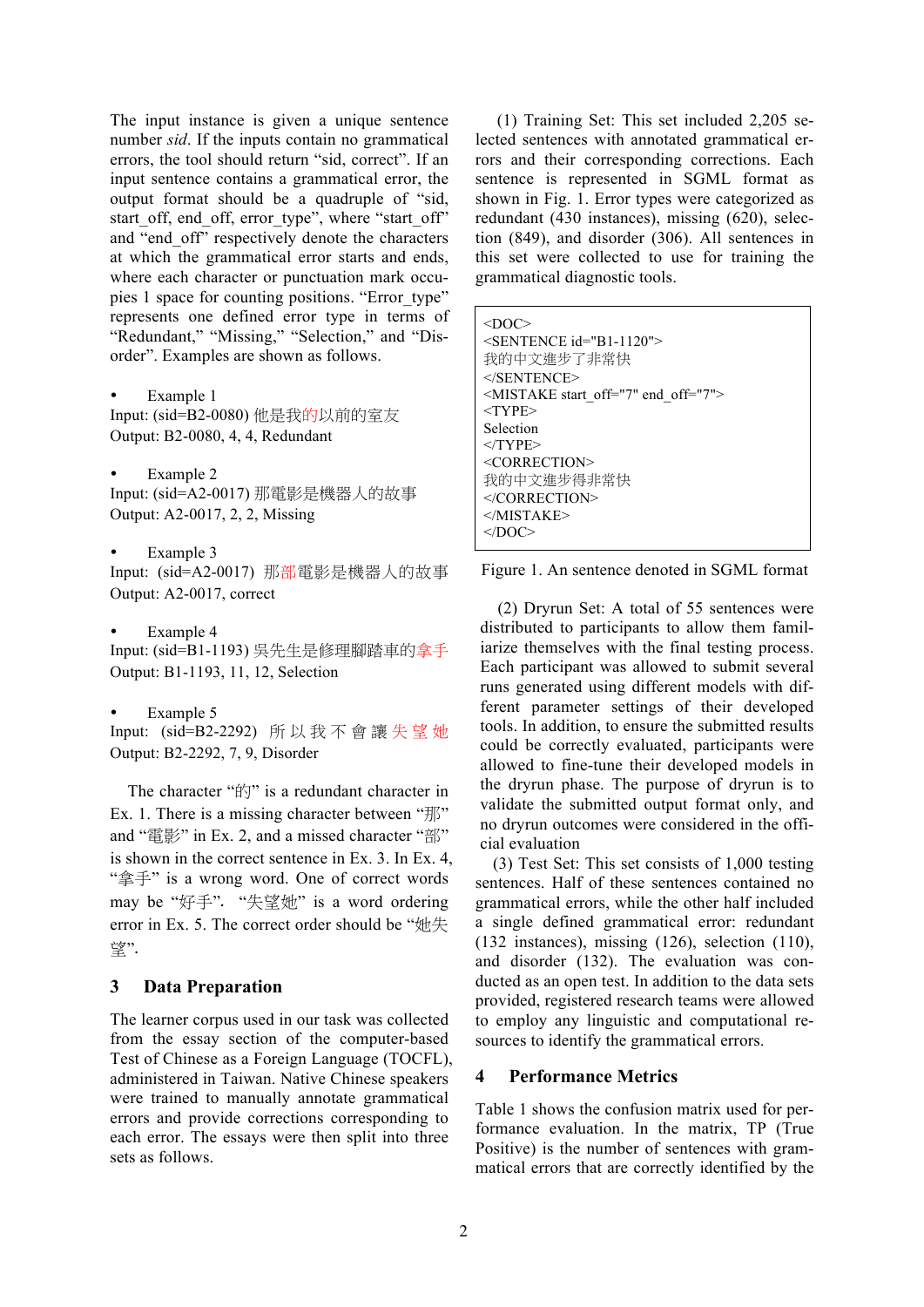developed tool; FP (False Positive) is the number of sentences in which non-existent grammatical errors are identified; TN (True Negative) is the number of sentences without grammatical errors that are correctly identified as such; FN (False Negative) is the number of sentences with grammatical errors for which no errors are identified.

The criteria for judging correctness are determined at three levels as follows.

(1) Detection level: binary classification of a given sentence, that is, correct or incorrect should be completely identical with the gold standard. All error types will be regarded as incorrect.

(2) Identification level: this level could be considered as a multi-class categorization problem. All error types should be clearly identified. A correct case should be completely identical with the gold standard of the given error type.

(3) Position level: in addition to identifying the error types, this level also judges the occurred range of grammatical error. That is to say, the system results should be perfectly identical with the quadruples of gold standard.

The following metrics are measured at all levels with the help of the confusion matrix.

- False Positive Rate (FPR) = FP / (FP+TN)
- Accuracy =  $(TP+TN) / (TP+FP+TN+FN)$
- Precision = TP /  $(TP+FP)$
- Recall = TP /  $(TP+FN)$
- F1= 2 \*Precision\*Recall/(Precision+Recall)

| Confusion       |          | <b>System Result</b>    |                       |
|-----------------|----------|-------------------------|-----------------------|
| Matrix          |          | Positive<br>(Erroneous) | Negative<br>(Correct) |
| Gold            | Positive | TР                      | FN                    |
| <b>Standard</b> | Negative | FР                      | ľN                    |

Table 1. Confusion matrix for evaluation.

For example, given 8 testing inputs with gold standards shown as "B1-1138, 7, 10, Disorder", "A2-0087, 12, 13, Missing", "A2-0904, correct", "B1-0990, correct", "A2-0789, 2, 3, Selection" "B1-0295, correct", "B2-0591, 3, 3, Redundant" and "A2-0920, correct", the system may output the result shown as "B1-1138, 7, 8, Disorder", "A2-0087, 12, 13, Missing", "A2-0904, 5, 6, Missing", "B1-0990, correct", "A2-0789, 2, 5, Disorder", "B1-0295, correct", "B2-0591, 3, 3, Redundant" and "A2-0920, 4, 5, Selection". The

evaluation tool will yield the following performance.

- False Positive Rate (FPR) =  $0.5$  (=2/4) Notes: {"A2-0904, 5, 6, Missing", "A2-0920, 4, 5, Selection"} /{"A2-0904, correct", "B1-0090, correct", "B1-0295, correct", "A2-0920, correct"}
- Detection-level
	- Accuracy  $=0.75$  ( $=6/8$ )

Notes: {"B1-1138, Disorder", "A2-0087, Missing", "B1-0990, correct", "A2-0789, Disorder", "B1-0295, correct", "B2-0591, Redundant"} / {"B1-1138, Disorder", "A2-0087, Missing", "A2-0904, Missing", "B1-0990, correct", "A2-0789, Disorder", "B1-0295, correct", "B2-0591, Redundant". "A2-0920, Selection".}

Notes: {"B1-1138, Disorder", "A2-0087, Missing", "A2-0789, Disorder", "B2-0591, Redundant"} / {"B1-1138, Disorder", "A2-0087, Missing", "A2-0904, Missing", "A2- 0789, Disorder", "B2-0591, Redundant", "A2-0920, Selection".}

Recall =  $1 (=4/4)$ .

Notes: {"B1-1138, Disorder", "A2-0087, Missing", "A2-0789, Disorder", "B2-0591, Redundant"} / {"B1-1138, Disorder", "A2-0087, Missing", "A2-0789, Selection", "B2-0591, Redundant"}

- $F1=0.8$   $(=2*0.67*1/(0.67+1))$
- Identification-level
	- Accuracy =  $0.625 (=5/8)$

Notes: {"B1-1138, Disorder", "A2-0087, Missing", "B1-0990, correct", "B1-0295, correct", "B2-0591, Redundant"} / {"B1- 1138, Disorder", "A2-0087, Missing", "A2-0904, Missing", "B1-0990, correct", "A2-0789, Disorder", "B1-0295, correct", "B2-0591, Redundant", "A2-0920, Selection"}

Precision =  $0.5$  (= $3/6$ )

Notes: {"B1-1138, Disorder", "A2-0087, Missing", "B2-0591, Redundant"} / {"B1- 1138, Disorder", "A2-0087, Missing", "A2-0904, Missing", "A2-0789, Disorder", "B2-0591, Redundant", "A2-0920, Selection".}

Precision =  $0.67$  (=4/6)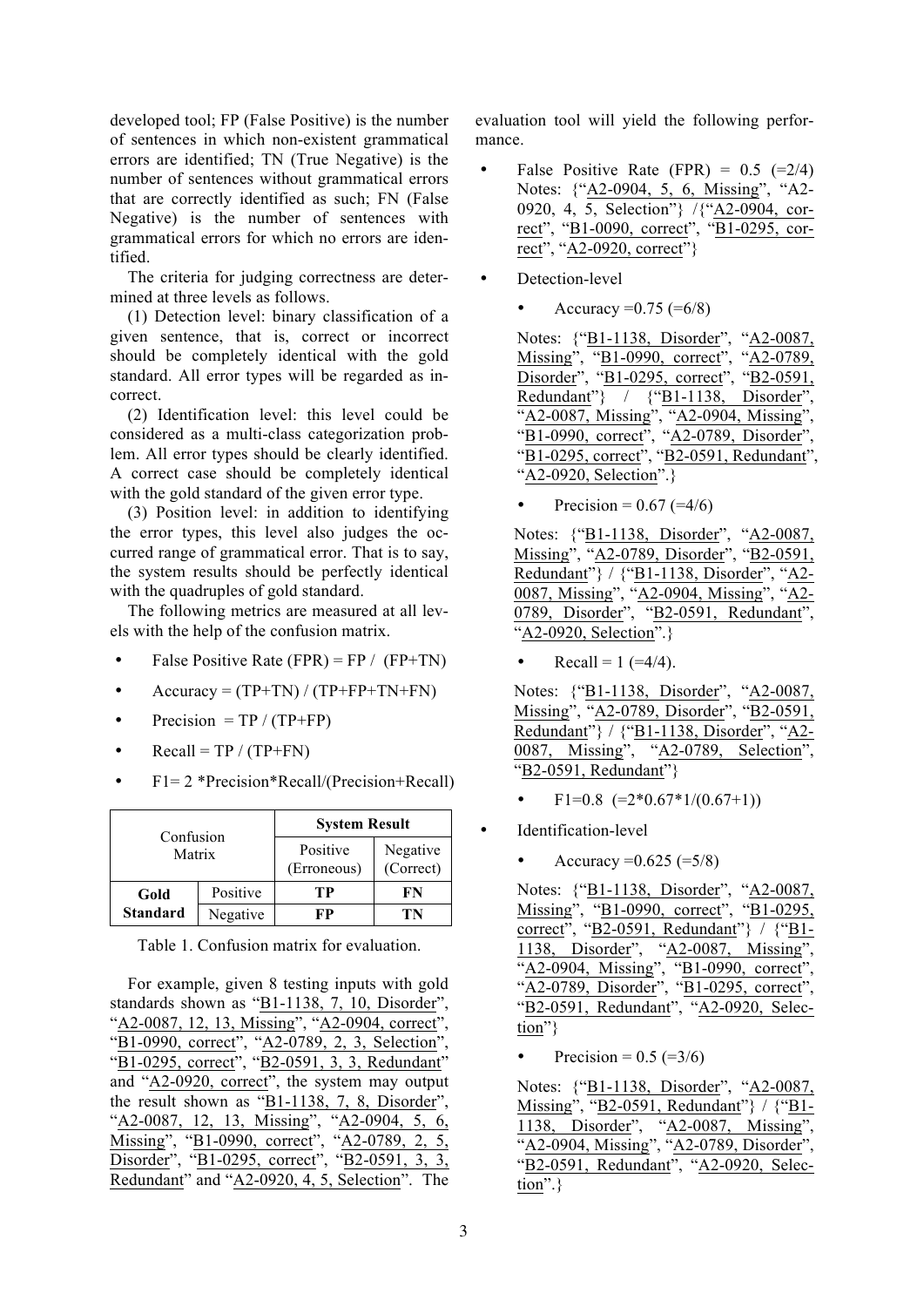Recall =  $0.75$  (=3/4)

Notes: {"B1-1138, Disorder", "A2-0087, Missing", "B2-0591, Redundant"} / {"B1- 1138, Disorder", "A2-0087, Missing", "A2-0789, Selection", "B2-0591, Redundant"}

- $F1=0.6$  ( $=2*0.5*0.75/(0.5+0.75)$ )
- Position-level
	- Accuracy  $= 0.5$  ( $= 4/8$ )

Notes: {"A2-0087, 12, 13, Missing", "B1- 0990, correct", "B1-0295, correct", "B2- 0591, 3, 3, Redundant"} / {"B1-1138, 7, 8, Disorder", "A2-0087, 12, 13, Missing", "A2-0904, 5, 6, Missing", "B1-0990, correct", "A2-0789, 2, 5, Disorder", "B1-0295, correct", "B2-0591, 3, 3, Redundant", "A2-0920, 4, 5, Selection"}

Precision =  $0.33$  (= $2/6$ )

Notes: {"A2-0087, 12, 13, Missing", "B2- 0591, 3, 3, Redundant"} / {"B1-1138, 7, 8, Disorder", "A2-0087, 12, 13, Missing", "A2-0904, 5, 6, Missing", "A2-0789, 2, 5, Disorder", "B2-0591, 3, 3, Redundant", "A2-0920, 4, 5, Selection"}

• Recall = 
$$
0.5
$$
 (=2/4)

Notes: {"A2-0087, 12, 13, Missing", "B2- 0591, 3, 3, Redundant"} / {"B1-1138, 7, 10, Disorder", "A2-0087, 12, 13, Missing", "A2-0789, 2, 3, Selection", "B2-0591, 3, 3, Redundant"}

• F1=0.4 (= $2*0.33*0.5/(0.33+0.5)$ )

#### **5 Evaluation Results**

Table 2 summarizes the submission statistics for the participating teams. Of 13 registered teams, 6 teams submitted their testing results. In formal testing phase, each participant was allowed to submit at most three runs using different models or parameter settings. In total, we had received 18 runs.

Table 3 shows the task testing results. The CYUT team achieved the lowest false positive rate of 0.082. Detection-level evaluations are designed to detect whether a sentence contains grammatical errors or not. A neutral baseline can be easily achieved by always reporting all testing errors are correct without errors. According to the test data distribution, the baseline system can achieve an accuracy level of 0.5. All systems achieved results slightly better than the baseline. The system result submitted by NCYU achieved the best detection accuracy of 0.607. We used the F1 score to reflect the tradeoff between precision and recall. In the testing results, NTOU provided the best error detection results, providing a high F1 score of 0.6754. For correction-level evaluations, the systems need to identify the error types in the given sentences. The system developed by NCYU provided the highest F1 score of 0.3584 for grammatical error identification. For position-level evaluations, CYUT achieved the best F1 score of 0.1742. Note that it is difficult to perfectly identify the error positions, partly because no word delimiters exist among Chinese words.

| Participant (Ordered by abbreviations of names)                 | #Runs    |
|-----------------------------------------------------------------|----------|
| Adam Mickiewicz University on Poznan (AMU)                      | $\theta$ |
| University of Cambridge (CAM)                                   | $\theta$ |
| Chinese Academy of Sciences (CAS)                               | $\Omega$ |
| Confucius Institute of Rutgers University (CIRU)                | $\theta$ |
| Chaoyang University of Technology (CYUT)                        |          |
| Harbin Institute of Technology Shenzhen Graduate School (HITSZ) | 3        |
| Lingage Inc. (Lingage)                                          | $\Omega$ |
| National Chiayi University (NCYU)                               | 3        |
| National Taiwan Ocean University (NTOU)                         | 3        |
| National Taiwan University (NTU)                                | $\Omega$ |
| South China Agriculture University (SCAU)                       | 3        |
| Tokyo Metropolitan University (TMU)                             | 3        |
| University of Leeds (UL)                                        | $\theta$ |
| Total                                                           | 18       |

Table 2. Submission statistics for all participants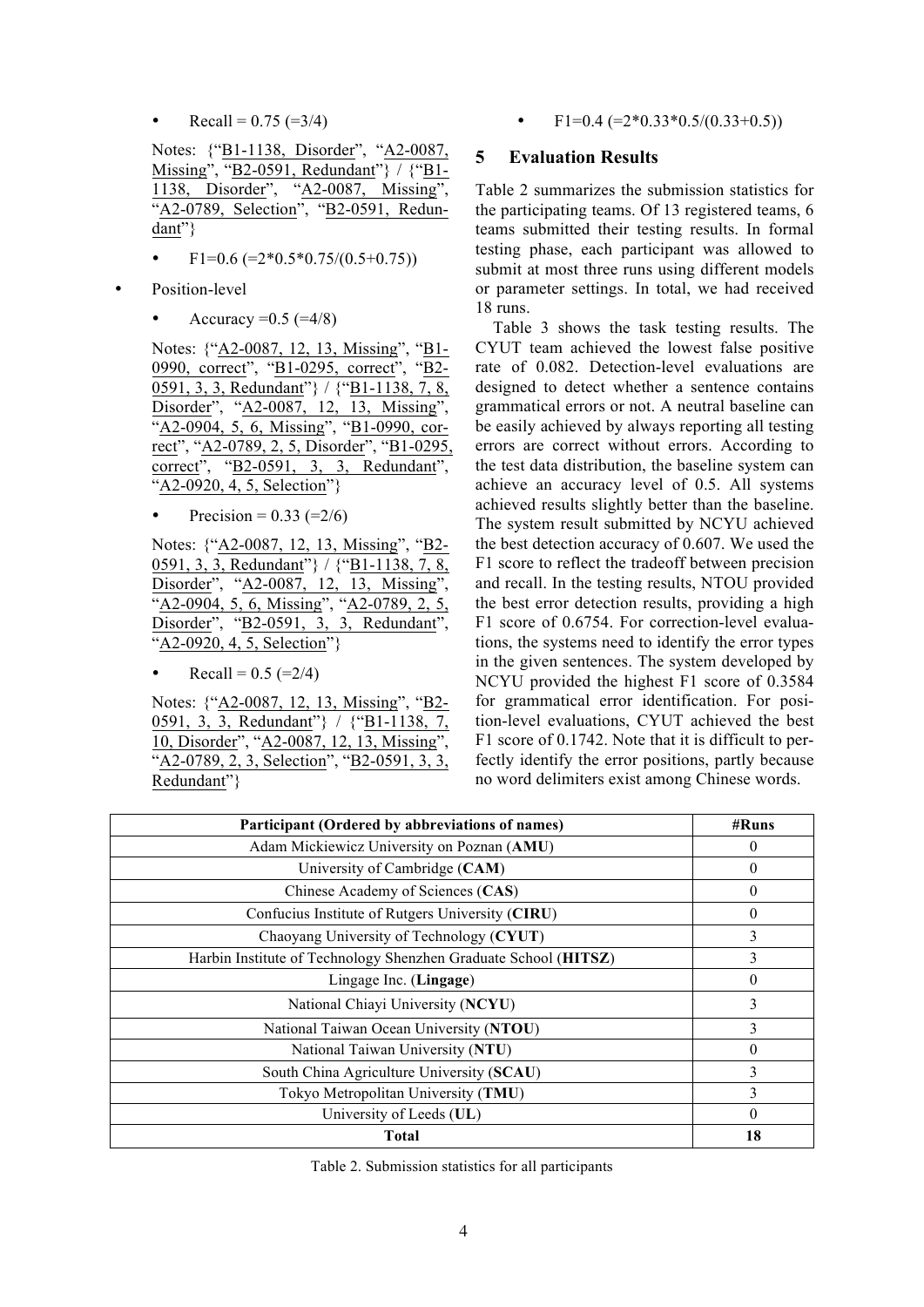| Submission            | Positive<br><b>False</b> |       | Detection Level |                          |        |       | Identification Level |               |                         |               |        | <b>Position Level</b> |        |
|-----------------------|--------------------------|-------|-----------------|--------------------------|--------|-------|----------------------|---------------|-------------------------|---------------|--------|-----------------------|--------|
|                       | Rate                     | Acc.  | Pre.            | Rec.                     | 그      | Acc.  | Pre                  | Rec.          | 그                       | Acc.          | Pre.   | Rec.                  | 그      |
| CYUT-Run1             | 960'0                    | 0.584 | 0.7333          | 0.264                    | 0.3882 | 0.522 | 0.5932               | 0.14          | 0.2265                  | 0.504         | 0.52   | 0.104                 | 0.1733 |
| CYUT-Run2             | 0.082                    | 0.579 | 0.7453          | 0.24                     | 0.3631 | 0.525 | 8919'0               | 0.132         | 0.2<br>175              | 0.505         | 0.5287 | 0.092                 | 0.1567 |
| CYUT-Run <sup>3</sup> | 0.132                    | 0.579 | 0.6872          | 0.29                     | 0.4079 | 0.505 | 0.5182               | 0.142         | 0.2<br>229              | 8870          | 0.45   | 0.108                 | 0.1742 |
| HITSZ-Run1            | 9560                     | 0.509 | 0.5047          | 0.974                    | 0.6648 | 0.173 | 10770                | 0.302         | 0.2<br>575              | 0.031         | 2.0185 | 81000                 | 0.0182 |
| HITSZ-Run2            | 8860                     | 5050  | 0.5027          | 8760                     | 159.0  | 0.149 | 0.201                | 0.236         | 0.2<br>171              | 0.036         | 2010.0 | 10.01                 | 0.0103 |
| HITSZ-Run3            | 0.884                    | 150   | 0.5056          | 0.904                    | 0.6485 | 0.188 | 0.2273               | 0.26          | 0.2<br>425              | 89000         | 0.0221 | $0.02\,$              | 0.021  |
| NCYU-Run1             | 0.48                     | 0.53  | 0.5294          | 0.54                     | 0.5347 | 0.354 | 0.2814               | 0.188         | 0.2<br>254              | 1774          | 0.0551 | 0.028                 | 1750.0 |
| NCYU-Run2             | 0.396                    | 0.567 | 0.5724          | 0.53                     | 0.5504 | 0.423 | 0.3793               | 0.242         | 0.2<br>556              | 0.343         | 0.1715 | 0.082                 | 0.111  |
| NCYU-Run3             | 0.374                    | 709.0 | 0.6112          | 0.588                    | 1.5994 | 0.463 | 15tt0                | $\frac{3}{3}$ | $\mathbf{c}$<br>584     | 0.374         | 0.246  | 0.122                 | 0.1631 |
| MTOU-Runl             | $\overline{\phantom{0}}$ | 0.5   | 0.5             | $\overline{\phantom{0}}$ | 0.6667 | 0.117 | 0.1896               | 0.234         | 0.2<br>560              | 5000          | 66000  | $10.0\,$              | 10.0   |
| NTOU-Run2             | 1600                     | 0.531 | 0.5164          | 976.0                    | 12/24  | 0.225 | 0.2848               | 0.364         | $\frac{3}{3}$<br>961    | 0.123         | 0.149  | 910                   | 0.1543 |
| <b>NTOU-Run3</b>      | 8760                     | 0.519 | 86030           | 9860                     | 0.6721 | 0.193 | 0.2605               | 0.334         | 0.2<br>727              | 6.093         | 0.1238 | 0.134                 | 0.1287 |
| SCAU-Run1             | 0.62                     | 0.505 | 0.504           | 6.63                     | 950    | 0.287 | 0.2383               | 0.194         | 0.2<br>139              | 0.217         | 10800  | 0.054                 | 0.0645 |
| SCAU-Run2             | 9£90                     | 0.503 | 0.5023          | 0.642                    | 0.5637 | 0.279 | 0.2337               | 0.194         | 0.212                   | 0.209         | 0.0783 | 0.054                 | 689000 |
| SCAU-Run3             | 0.266                    | 0.503 | 0.5056          | 0.272                    | 0.3537 | 0.416 | 0.2692               | 86000         | 0.1437                  | 0.385         | 0.1192 | 0.036                 | 0.0553 |
| TMU-Runl              | 0.478                    | 0.516 | 0.5162          | 0.51                     | 0.5131 | 0.313 | 0.1787               | 0.104         | $\overline{0.1}$<br>315 | $0.27\,$      | 0.0363 | 81000                 | 0.0241 |
| TMU-Run2              | 0.134                    | 0.524 | 0.5759          | 0.182                    | 0.2766 | 0.479 | 1/04/0               | 0.092         | $\overline{0.1}$<br>501 | $6t\bar{t}$ 0 | 0.1928 | 0.032                 | 0.0549 |
| TMU-Run3              | 0.35                     | 0.546 | 18550           | 0.442                    | 0.4933 | 0.42  | 0.3519               | 0.19          | 0.2<br>468              | 0.362         | 0.1745 | $0.074$               | 0.1039 |

Table 3. Testing results of our Chinese grammatical error diagnosis task.